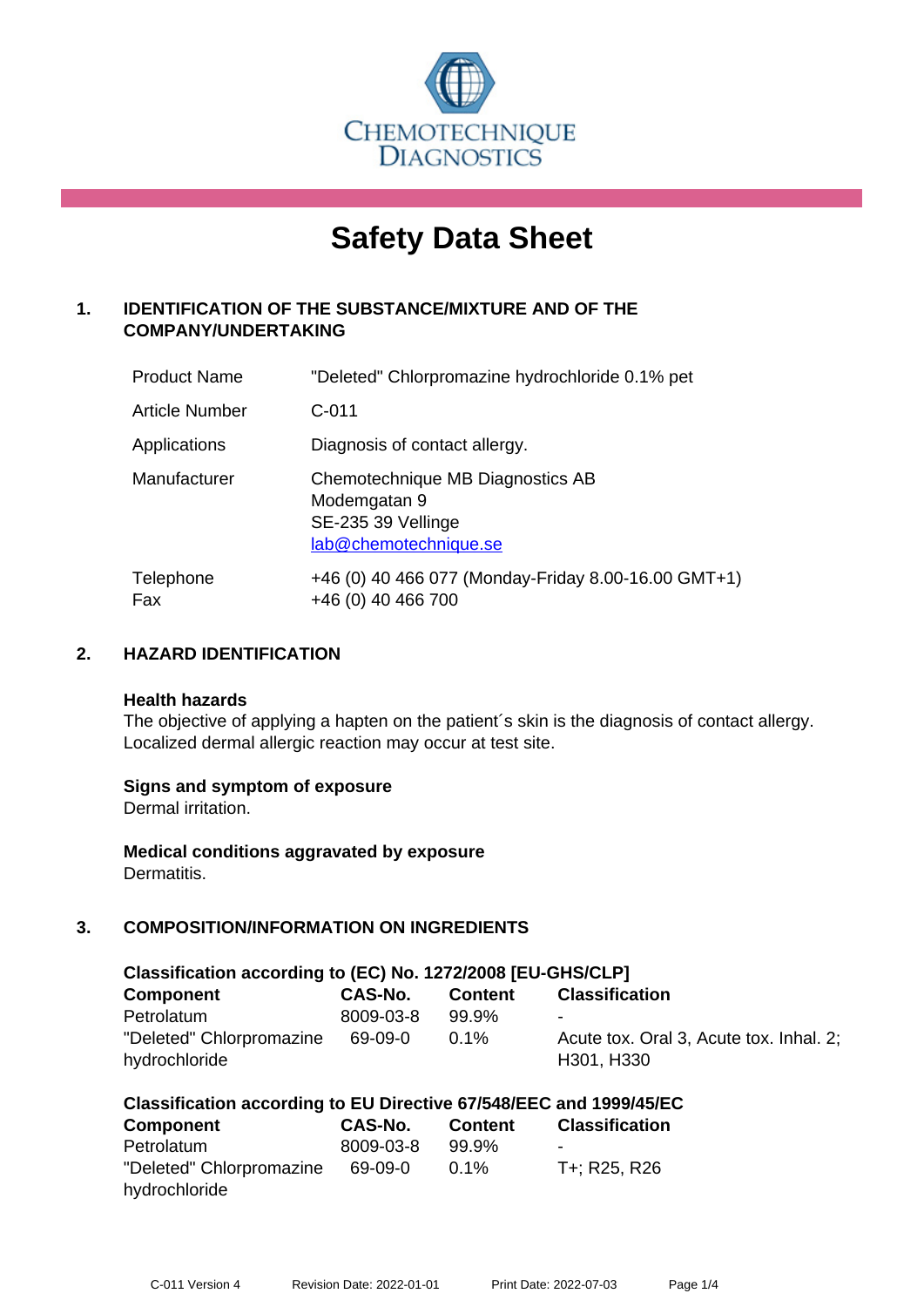## **4. FIRST AID MEASURES**

## **Emergency and first aid procedures**

Obtain medical attention.

# **5. FIRE-FIGHTING MEASURES\***

#### **Suitable extinguish media**

CO2, powder or water spray. Fight larger fires with water spray or alcohol resistant foam.

# **For safety reasons unsuitable extinguishing agents**

Water with full jet.

## **Special protective equipment for fire-fighters**

Wear self-contained respiratory protective device. Wear fully protective suit.

\*Data is shown for petrolatum only

## **6. ACCIDENTAL RELEASES MEASURES**

**Steps to be taken if material is released or spilled** Contain and place in a closed container.

# **7. HANDLING AND STORAGE**

**Precautions to be taken in handling and storage** Store dark at 5-8°C. Avoid extended exposure to light. FOR EXTERNAL USE ONLY.

# **8. EXPOSURE CONTROLS/PERSONAL PROTECTION**

**Respiratory protection** Not required.

**Ventilation** Local exhaust.

**Protective gloves** Disposal gloves.

#### **Eye protection** Not required with normal use.

## **Work/Hygienic practices**

Wash hands after each use.

## **9. PHYSICAL AND CHEMICAL PROPERTIES**

Odour **Odourless** 

Appearance Ivory White Semi-solid

Melting point\* 50-55° C Flash point\*  $>100^{\circ}$ C

Boiling point\* No data available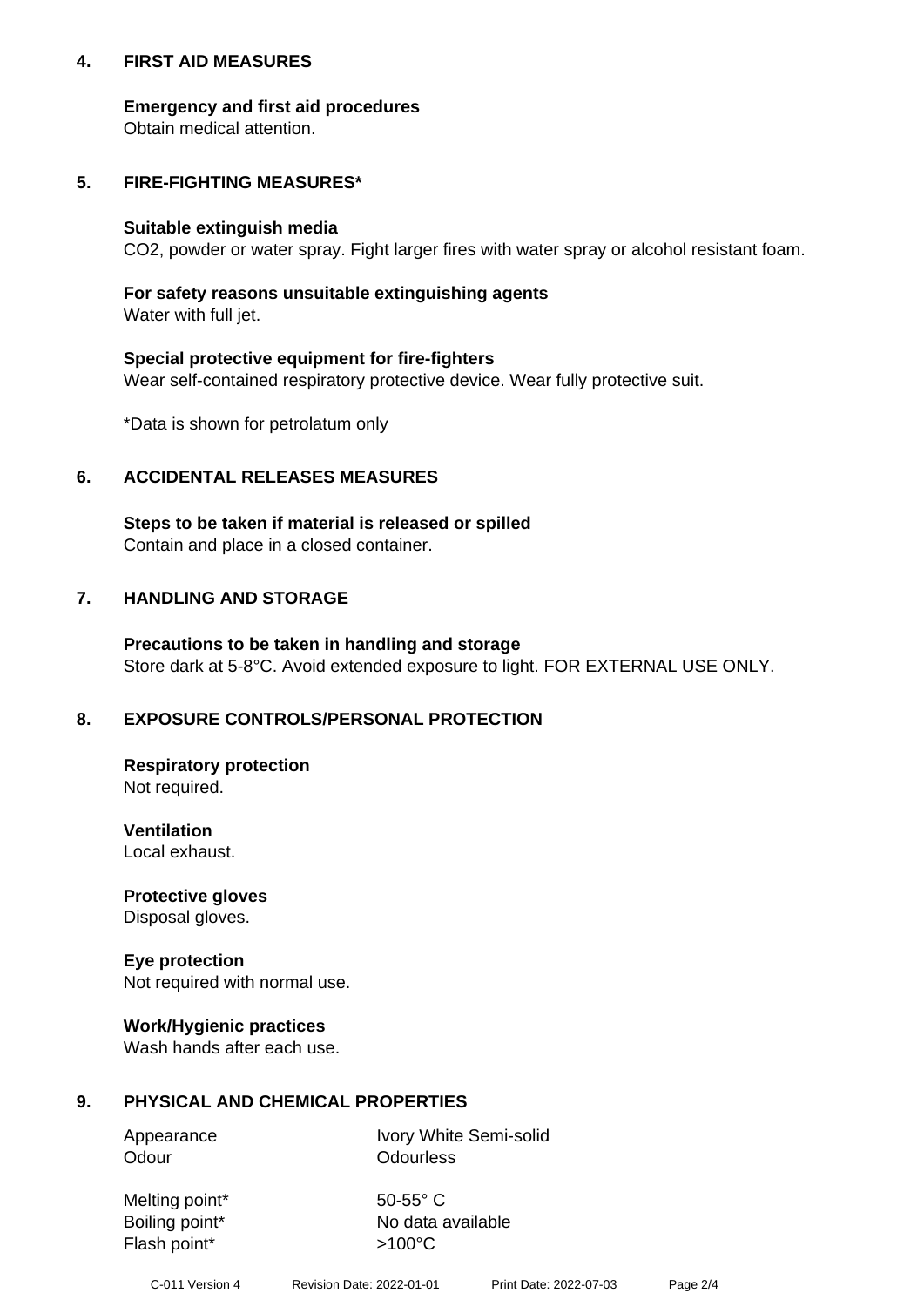Density\* No data available. Solubility in/Miscibility with Water\*

Self ignition\* Product does not self ignite. Danger of explosion\* Product does not present an explosion hazard. Insoluble

\*Data is shown for petrolatum only

# **10. STABILITY AND REACTIVITY**

#### **Incompability**

May react with strong oxidizing agents.

#### **Stability**

Stable at recommended storage conditions.

#### **Hazardous byproducts**

Combustion may generate CO, CO2 and other oxides.

**Hazardous polymerization**

Will not occur.

## **11. TOXICOLOGICAL INFORMATION**

No data available.

## **12. ECOLOGICAL INFORMATION**

No data available.

## **13. DISPOSAL CONSIDERATIONS**

#### **Waste disposal method**

Comply with federal, state/provincial and local regulation.

#### **14. TRANSPORT INFORMATION**

Not dangerous goods.

## **15. REGULATORY INFORMATION**

The classification is according to the latest editions of the EU lists, and extended by company and literature data.

#### **16. OTHER INFORMATION**

#### **Text of H-statements and R-phrases mentioned in Section 3**

| Acute tox. Oral 3   |                           | Acute toxicity, Oral (Category 3)       |          |  |
|---------------------|---------------------------|-----------------------------------------|----------|--|
| Acute tox. Inhal. 2 |                           | Acute toxicity, Inhalation (Category 2) |          |  |
| H <sub>301</sub>    |                           | Toxic if swallowed                      |          |  |
| H <sub>330</sub>    |                           | Fatal if inhaled                        |          |  |
| C-011 Version 4     | Revision Date: 2022-01-01 | Print Date: 2022-07-03                  | Page 3/4 |  |